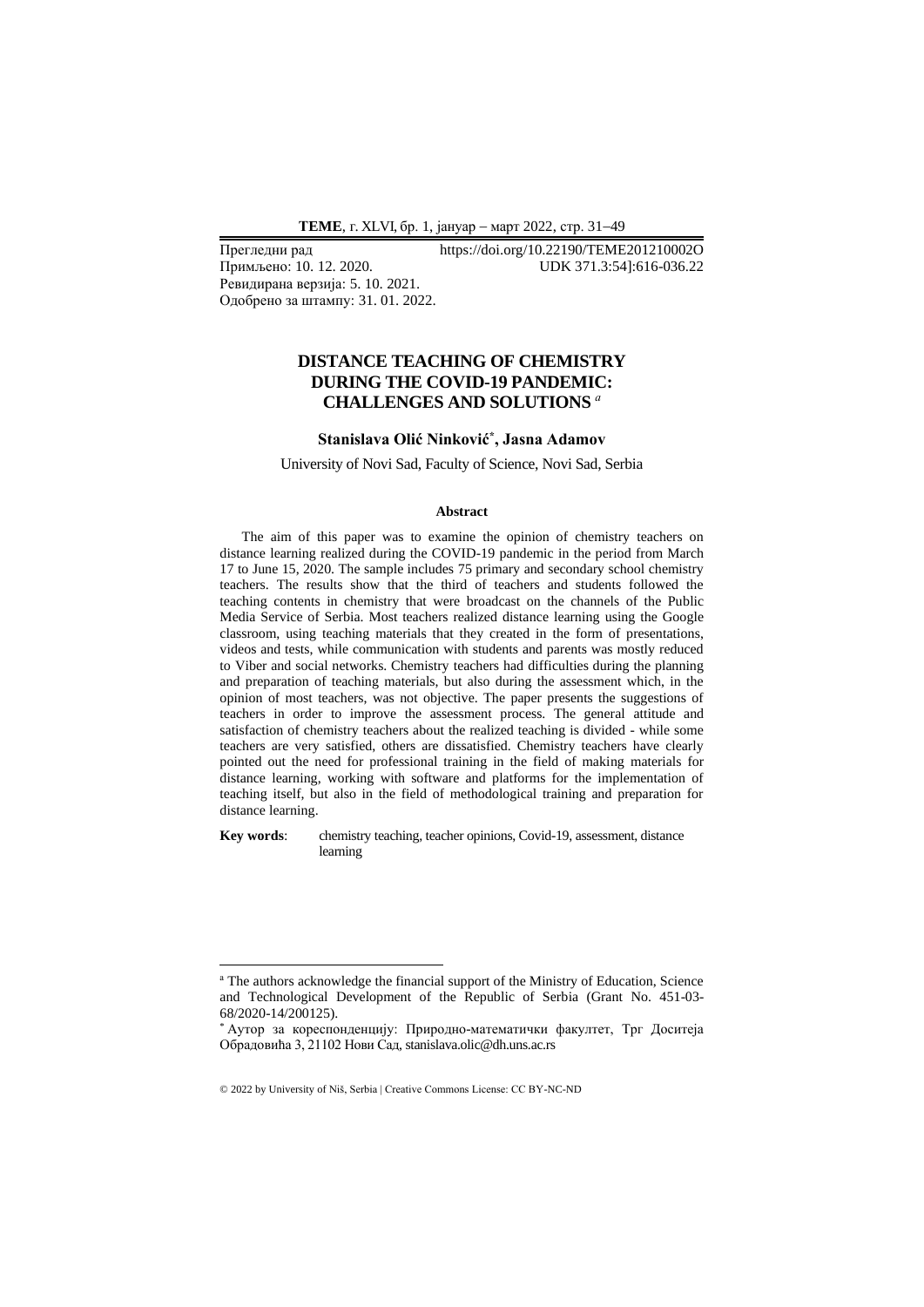# **НАСТАВА ХЕМИЈЕ НА ДАЉИНУ ТОКОМ ПАНДЕМИЈЕ KОВИД-19 – ИЗАЗОВИ И РЕШЕЊА**

#### **Апстракт**

Циљ овог рада био је испитивање мишљења наставника хемије о настави на даљину реализованој током пандемије ковид-19 у периоду од 17. марта до 15. јуна 2020. године. У истраживању је учествовало 75 наставника хемије основних и средњих школа. Резултати су показали да је трећина наставника и ученика пратило наставне садржаје из хемије који су емитовани на каналима Јавног медијског сервиса Србије. Највише наставника је реализовало наставу на даљину користећи Гугл учионицу и примењујући наставне материјале које су сами израђивали у форми презентација, видео материјала и тестова док је комуникација са ученицима и родитељима у највећој мери сведена на Вибер и друштвене мреже. Наставници хемије су имали потешкоће током планирања и припреме наставних материјала, али и током оцењивања које, по мишљењу већине наставника, није било објективно. У раду су приказани предлози наставника како би се могао побољшати процес оцењивања. Генерални став и задовољство наставника хемије о реализованој настави је подељено – док је део наставника веома задовољан, други део је незадовољан. Наставници хемије су јасно указали на потребу за стручним усавршавањем у области израде материјала за потребе наставе на даљину, рада са софтверима и платформама за реализацију саме наставе али и у области методичке обуке и припреме за наставу на даљину.

**Кључне речи**: настава хемије, мишљења наставника, ковид-19, оцењивање, настава на даљину

### *INTRODUCTION*

The outbreak of the coronavirus virus in 2019, which quickly turned into a global pandemic of Covid-19, had a serious impact on education. Many countries closed schools, colleges and universities as one way to protect the population from possible disease risks. During the pandemic, different countries around the world introduced different solutions to continue the education process.

Broadcasting of teaching content on television channels that reach the largest number of students with the use of online libraries, online channels and video lectures has been applied in at least 96 countries around the world (Basilaia & Kvavadze, 2020). Some innovative solutions have been proposed for distance learning, such as the flipped classroom, asking online questions, video conferencing instead of live lectures, using simulations and videos (Chick, et al., 2020). In some countries, distance learning has been implemented using a synchronous strategy, which includes asking questions and giving answers in real time, and an asynchronous strategy, which includes presentations with audio recordings, tests and tasks (Villanueva et al., 2020). Obviously, the availability of digital tools, devices, and virtual programs, as well as previous experiences and teacher training to implement distance learning pro-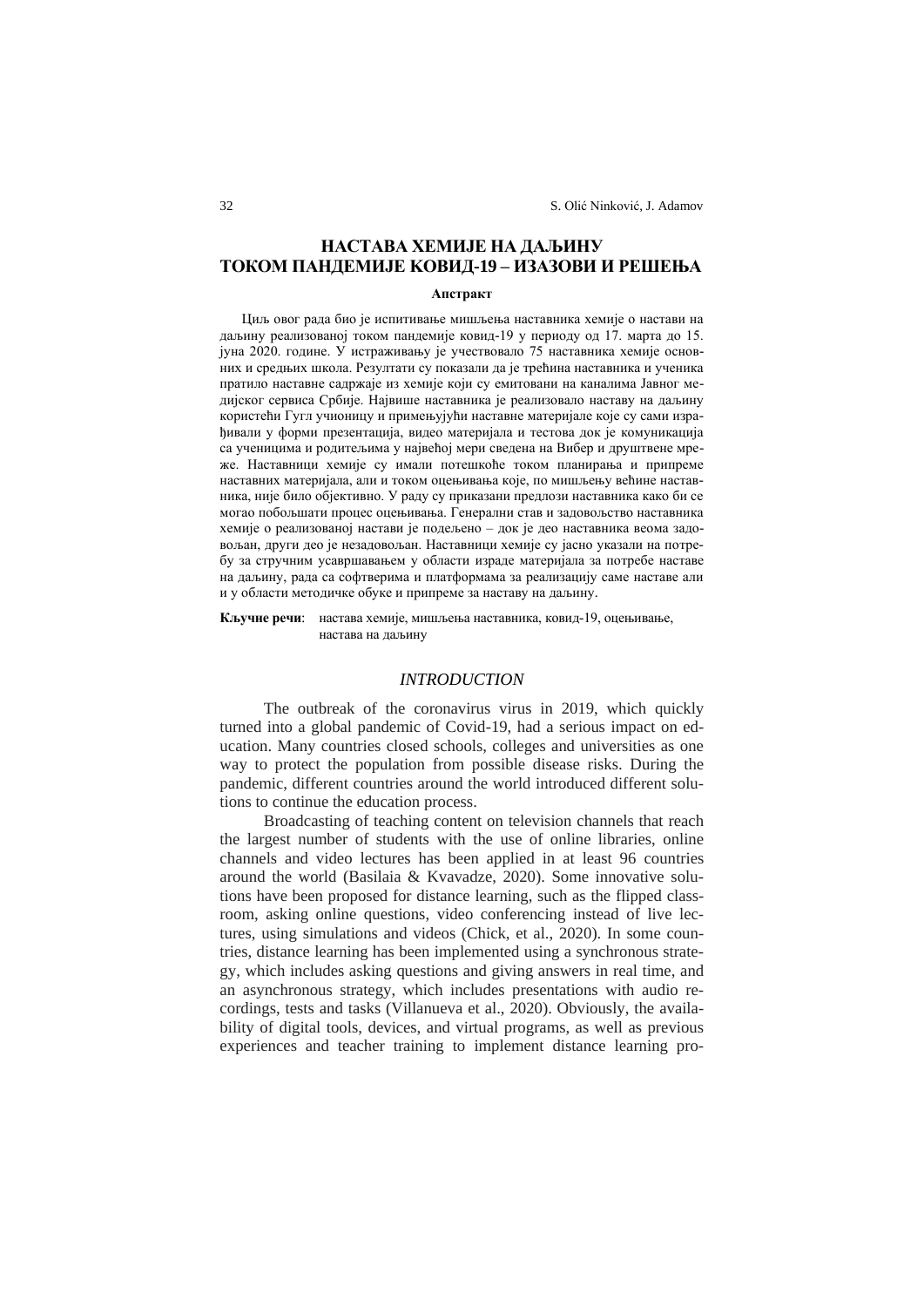grams, were a great help during the Covid-19 pandemic (Dominici, 2020).

The scientific literature dealing with distance learning during the Covid-19 pandemic is growing daily. Different authors present their experiences and the experiences of others in order to provide the most comprehensive solutions for the most effective online teaching.

### *Teaching in Serbia during the Covid-19 Pandemic*

In the Republic of Serbia, as in most countries around the world, teaching during the emergency situation caused by the Covid-19 pandemic was realized by broadcasting teaching content on the channels of the Public Broadcasting Service of Serbia. In this way, continuity in student education was ensured. Lectures were recorded and classes were taught for primary and secondary school students, including classes prepared for the final exam, as well as classes dedicated to the analysis of tasks within the self-assessment of knowledge and the trial final exam. Classes were broadcast according to a predetermined schedule for the first and second cycles, and each class lasted from 25 to 30 minutes (Ministry of Education, Science and Technological Development of Republic of Serbia, 2020).

The classes were recorded following the curricula of a given course, prepared by the Institute for the Advancement of Education, as the institution responsible for the preparation of curricula and syllabi. Distance learning was conceived as a combination of TV teaching, interaction of teachers and students through different platforms and the applications and independent learning of students. So, simultaneously with the broadcasting of the teaching content on television channels, the schools organized distance learning educational activities for their students in accordance with the instructions of the Ministry. At the *mojaskola.gov.rs*, the national platform for online learning was established, which followed the classes broadcast on RTS and where interactive tests were introduced (Ministry of Education, Science and Technological Development of Republic of Serbia, 2020).

### *Chemistry Education during the Covid-19 Pandemic*

The implementation of chemistry teaching during the Covid-19 pandemic presents a unique challenge to teachers due to the nature of the subject itself. In chemistry, experiment is the basic form of cognition and, as such, it is an indispensable form of learning and teaching chemistry, regardless of the way in which the teaching is organized. Some authors suggested that students should be offered experiments that can be performed at home, using only safe household items and substances, without special equipment. (Andrews et al., 2020; Selco, 2020). Andrews et al.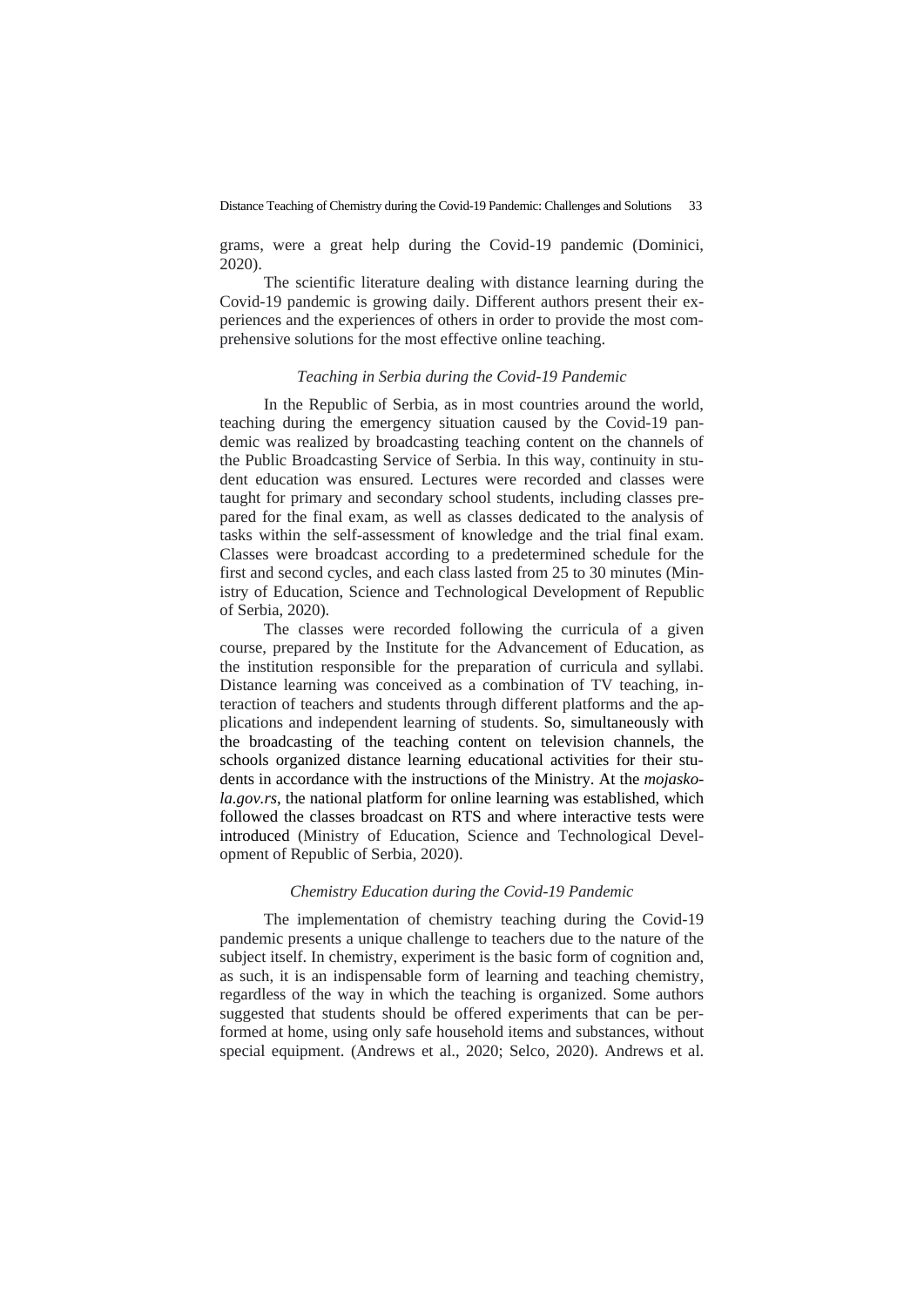(2020) designed school experiments in general chemistry that include content on pH, buffers, acid-base titrations, solubility, chemical equilibrium and thermodynamics.

Although there is no substitute for experiential learning, the application of virtual laboratories is an effective way to alleviate the shortcomings of online chemistry teaching. Moreover, the use of virtual laboratories overcomes some of the problems that students and teachers face during experimental work, for example working with toxic substances, very expensive substances, performing experiments that are time consuming, that require special equipment, etc. (Tüysüz, 2010). Examples of virtual laboratories and the possibility of their application are described in numerous papers (Boschmann, 2003; Holden, & Kurtz, 2001; Dalgarno et al., 2009; Tüysüz, 2010; Tatli, & Ayas, 2013). A significant fact and limiting factor for many chemistry teachers from Serbia is that most of the interactive tools and software related to virtual chemistry laboratories and chemical simulations are in English.

At the time of the Covid-19 pandemic, there were a number of free resources available on several websites. Many of them were provided by the American Chemical Society, Department of Chemical Education (Dominici, 2020). The same association launched a special issue of the Journal of Chemical Education with the aim of sharing best practices in chemical education on distance learning and teaching during the state of emergency (Holme, 2020). Other associations, such as the Royal Society of Chemistry of the UK and the Italian Chemical Society have also started exchanging experiences from the chemical laboratory and free resources for online teaching (Dominici, 2020).

In order to find the best solution for online chemistry teaching, synchronous, asynchronous or combined strategies were applied (Domenici, 2020; Villanueva et all. 2020; Sunasee, 2020). Chemistry teachers in high schools and universities mostly used the synchronous strategy and applied video lessons that they mostly prepared themselves, without the help and cooperation of other teachers, schools or the university system. Most of these activities were realized on learning platforms, such as Moodle, or on web pages designed for video conferencing (Google Meet, Microsoft Teams, Zoom, Skype, etc.) (Dominici, 2020).

Research examining the effectiveness of teaching materials in online teaching of analytical chemistry has shown that, during the delivery of the synchronous face-to-face lessons, the main weakness of this strategy was the lack of a good Internet connection. On the other hand, asynchronous lessons did not require a very good Internet connections and students were able to stop the lessons and continue learning later. However, the lack of interaction between students and teachers was the main problem of this type of communication. Most teachers pointed out that the combination of synchronous and asynchronous forms of commu-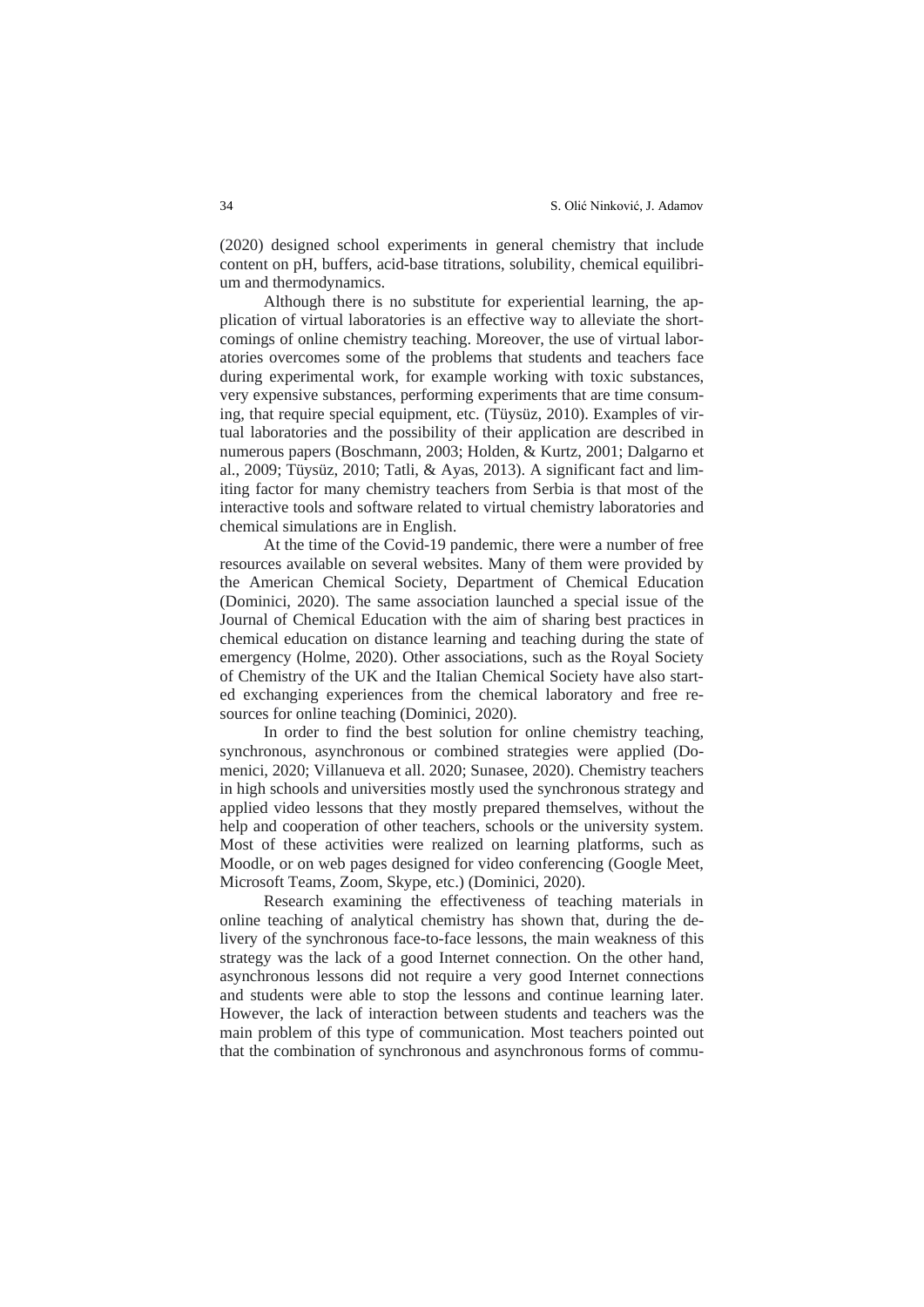nication is desirable for analytical chemistry classes from the application of any of them separately (Villanueva et all. 2020).

Sudden change in the way of teaching and the transition to distance teaching required teachers to quickly acquire new knowledge. As a result, there has been an exponential increase in the exchange of experiences between teacher groups on social media, which has generated thousands of posts and comments on ways to adapt chemistry teaching for distance learning (DeKorver, Chaney, & Herrington, 2020). Many chemistry teachers began to record and share their own video lessons, videos of practical work and laboratory experience, performed at home using common materials from everyday life (Dominici, 2020).

In the paper by Pearson (2002), the authors examined the use of crossword puzzles after a distance lecture during the Covid-19 pandemic to help revise chemistry material in first- and second-year students. The results showed that students accepted crossword puzzles as a form of active learning, that they found them useful and that it was desirable to apply them more in teaching (Pearson, 2020).

Knowledge assessment during distance learning is a special challenge that includes the creation of tests or other forms of knowledge testing, as well as the implementation of the assessment process itself. The results so far show that the possibility of cheating on tests can be reduced if a series of steps are taken. First, the knowledge test needs to be conducted at a scheduled time with limited duration. In this manner, if the students communicate with each other, the time for completing the assignments is reduced. Secondly, repositories of questions should be made with variants of similar questions in order for the tests to be different for each student. Furthermore, it is necessary to apply appropriate remote assessment software, for example Proctorio9 which makes a video of each student, indicates suspicious behavior and prevents the opening of multiple windows and browsers (Lewis, 2020).

Based on the review of available literature, different efforts of teachers to find the most efficient way to implement distance learning and assessment of acquired knowledge can be noticed. This paper aims to show how chemistry teachers in Serbia have implemented distance learning and assessment, what problems and challenges they have encountered, what has been done successfully and what could be improved.

### *METHODOLOGY*

After the closure of schools with the aim of preventing the spread of the coronavirus, distance learning was a way to provide students with continuity of education. However, little is known about the effectiveness of such teaching, the challenges faced by teachers and students, as well as their parents. The research was conducted with the aim of examining the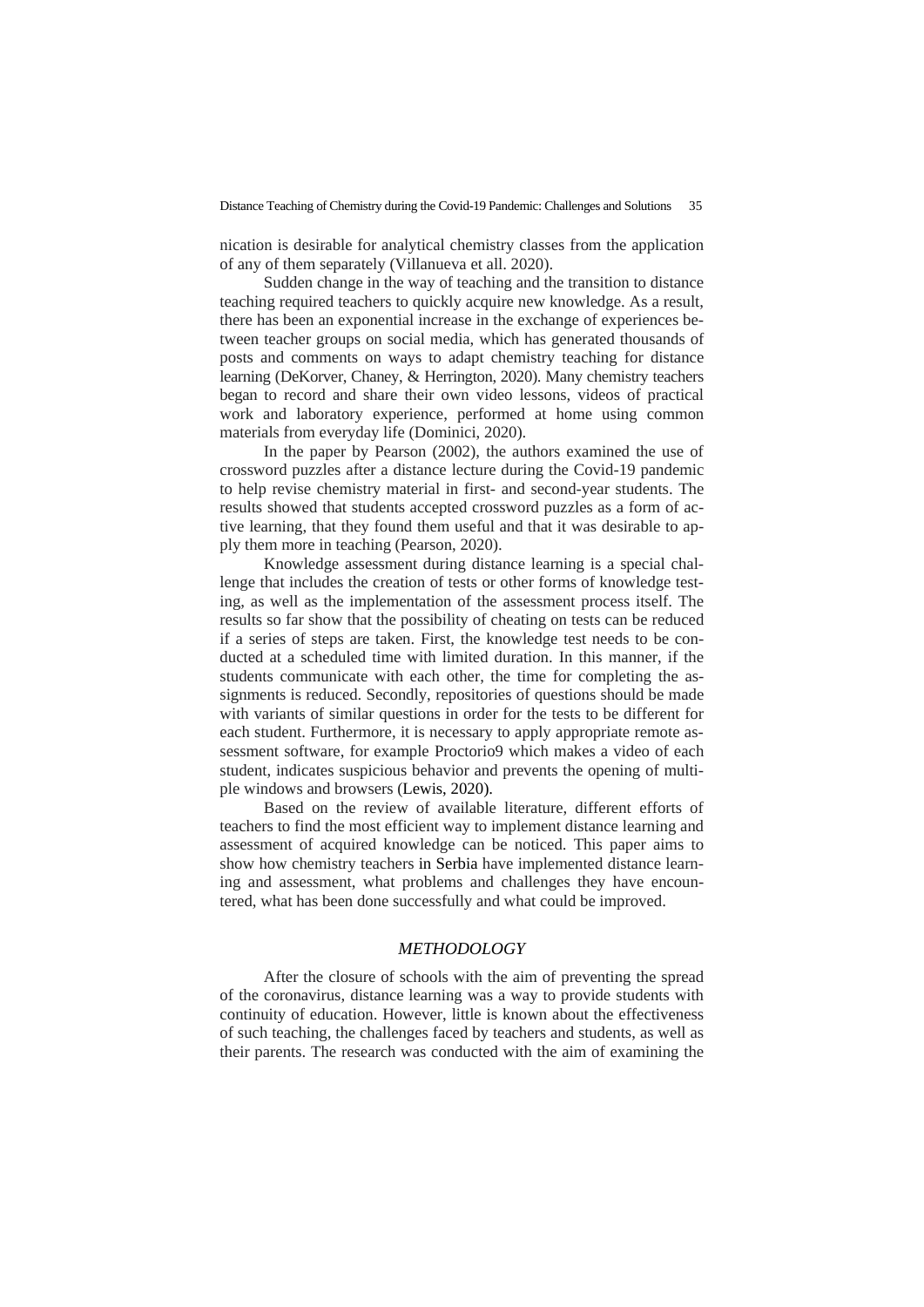opinions of chemistry teachers about distance learning realized during the Covid-19 pandemic. The conducted research included the following specific research goals:

- 1. to examine which teaching materials and software were used by teachers during distance learning.
- 2. to examine how teachers prepared for distance learning.
- 3. to examine how teachers communicated with students and other teachers.
- 4. to examine opinions of teachers on student assessment during distance learning.
- 5. to examine opinions of teachers about their online teaching competencies and need for professional development.
- 6. to examine opinions of teachers on how satisfied they and their students are with the realized distance learning.

### *Participants and Procedure*

The study involved the total of 75 chemistry teachers with work experience in schools from 1 to 25 years ( $M = 14.72$ ,  $SD = 4.44$ ), employed in primary schoole, high schoole or secondary vocational schoole. Most teachers were from the territory of Vojvodina. The sample consisted of 13.5% of male respondents, and 86.5% of female respondents, and the remaining 13.5% of respondents did not want to declare their gender identity. The survey was conducted online using a Google questionnaire during June 2020. Participants completed the questionnaire voluntarily and anonymously. At the beginning of the questionnaire, they were informed about the purpose of the research and the possibility to give up further participation in the research at any time.

#### *Instrument*

For the purpose of this research, a questionnaire was constructed. It contained 28 questions given in the form of multiple-choice questions with the possibility of adding explanations and other information to the answers. This form of questionnaire was chosen in order to have a more comprehensive view of the teachers' opinions and problems they encountered during distance learning.

## *RESULTS AND DISCUSSION*

### *Teaching Materials and Software Applied during Distance Learning*

As a part of the first research goal, it was examined to what extent chemistry teachers and students followed chemistry classes that were broadcast on the channels of the Public Media Service - RTS channel 2, RTS channel 3 and RTS Planet in the period from March 17 to June 15,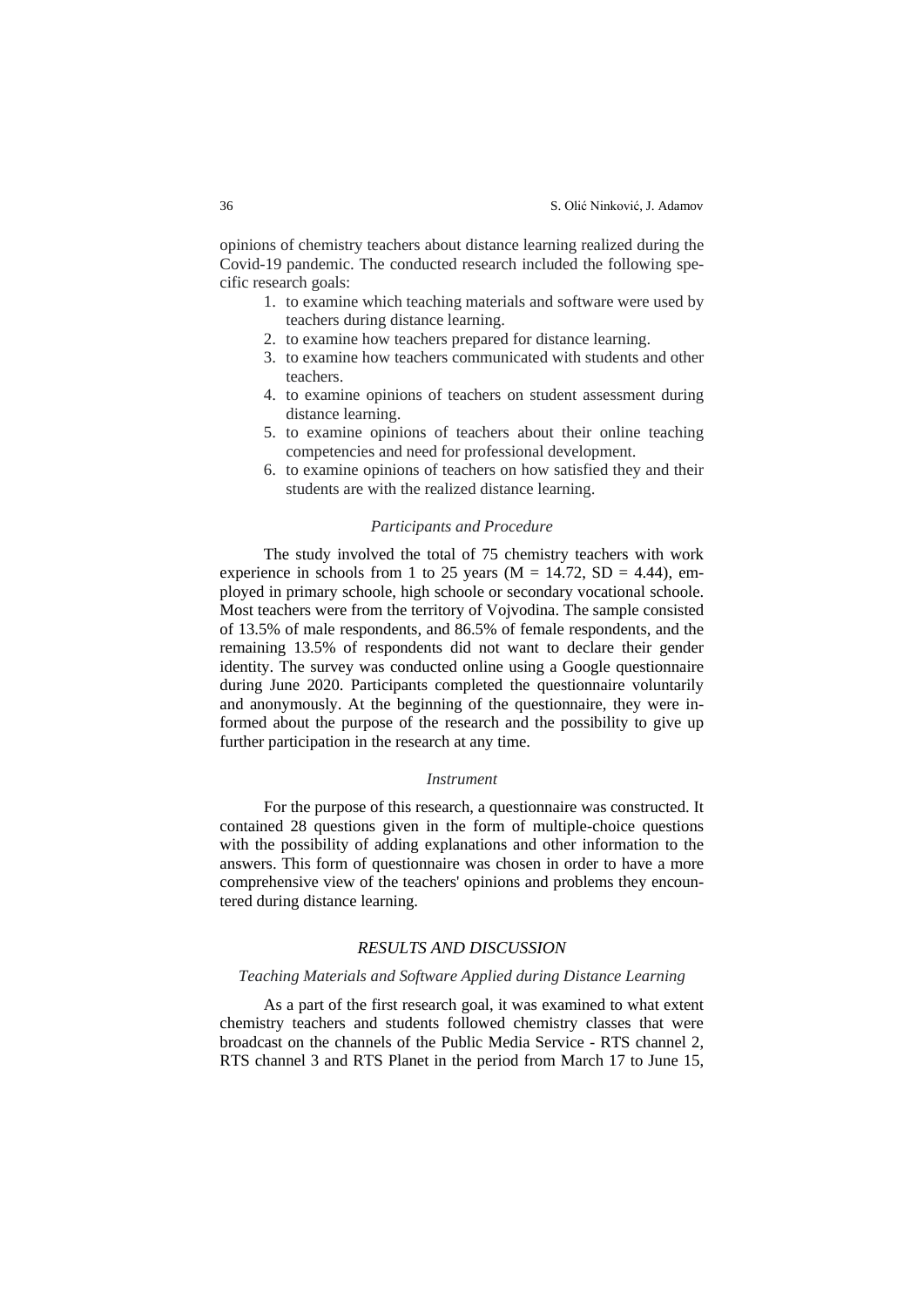2020. Almost a third of the teachers included in this research (32.4%) stated that students regularly attended these classes, 39.2% of teachers believe that students did not follow this content, while the remaining teachers (28.4%) said that they did not know. Most of the surveyed teachers also watched the broadcast classes (41.9% regularly and 48.6% occasionally). There is an agreement among teachers that this form of teaching is not enough for students to fully understand the material on chemistry (95.9%). This result is expected and justified because distance learning is designed as a combination of TV teaching, interaction between teachers and students through different platforms and applications and independent learning of students (Ministry of Education, Science and Technological Development of Republic of Serbia, 2020).

The majority of teachers (83.8%) pointed out the problem of inconsistency between teaching units broadcast on television and their operational work plans. More than half of the teachers (62.2%) pointed out that the pace of the broadcast classes was too fast and there was not enough time to practice, repeat and review. One of the problems that caused the inconsistency of the broadcast shows with the operational plans of teachers is very objective - the broadcast shows were intended for students from all of the Republic of Serbia, and the work calendars for Vojvodina and the rest of Serbia differ. This reason was stated by 21.6% of surveyed teachers. Although the curriculum that was recorded was in accordance with the programs of teaching and learning a certain subject, certain changes had to exist, since the classes ended earlier than the planned end of the school year 2019/2020 (Ministry of Education, Science and Technological Development of Republic of Serbia, 2020).

Different authors define the concept of distance learning in different ways. Common to all definitions is that some form of teaching takes place between two parties (instructors and students) and it takes place in different places and/or at different times using different teaching materials (Moore, Dickson-Deane, & Galyen, 2011). Therefore, this research examined which teaching materials were used by chemistry teachers and how they were distributed to students during distance learning.

Half of the teachers (50%) used materials they made themselves. A smaller part of teachers used materials from RTS Planet and materials they downloaded from the Internet (22.2%), while the smallest number of teachers (5.6%) used materials obtained from colleagues. Chemistry teachers stated that they, among the different types of teaching materials, mostly used presentations, video materials and tests. They used text documents, sound recordings and screencasts to a lesser extent, while podcasts, images, diagrams and charts were used the least. They also did little to refer students to online content such as YouTube videos and the like (Figure 1).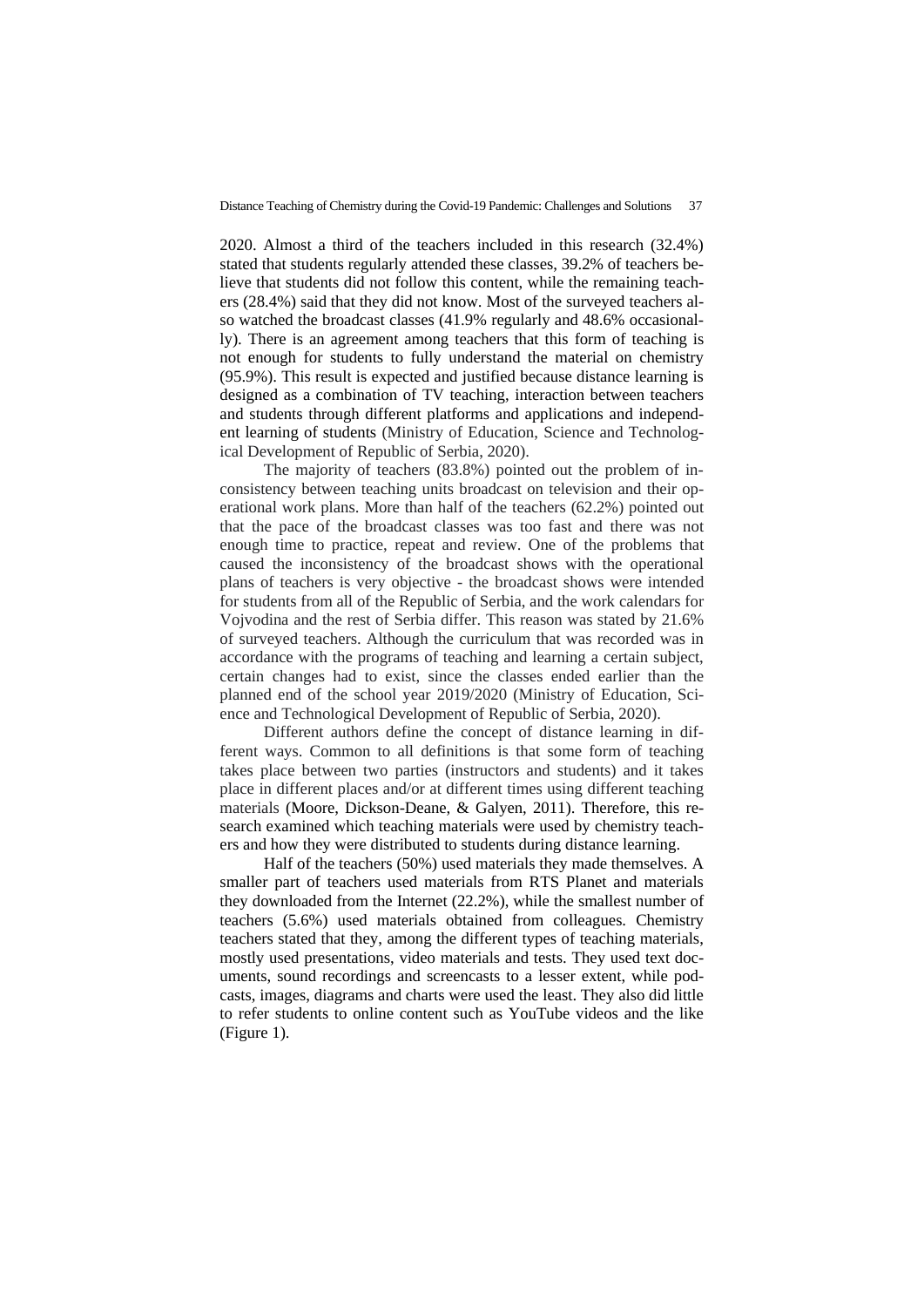38 S. Olić Ninković, J. Adamov



*Figure 1. Teaching materials used during distance teaching*

Most teachers used the Google classroom during distance teaching, which is one of the best platforms of its kind since it allows participants to communicate with each other, watch presentations, videos, communicate with other participants and be engaged in various activities (Iftakhar, 2016). A small number of teachers (2.7%) used Edmodo while only 1.4% applied Microsoft Teams, Viber, Socrative, etc. An interesting result is that 9.5% of teachers stated that they did not use any platform or application in distance teaching (Figure 2). The question remains as to how they implemented distance learning.



*Figure 2. Platforms applied in distance teaching*

Based on these results, it can be concluded that chemistry teachers in the Republic of Serbia moderately used platforms intended for distance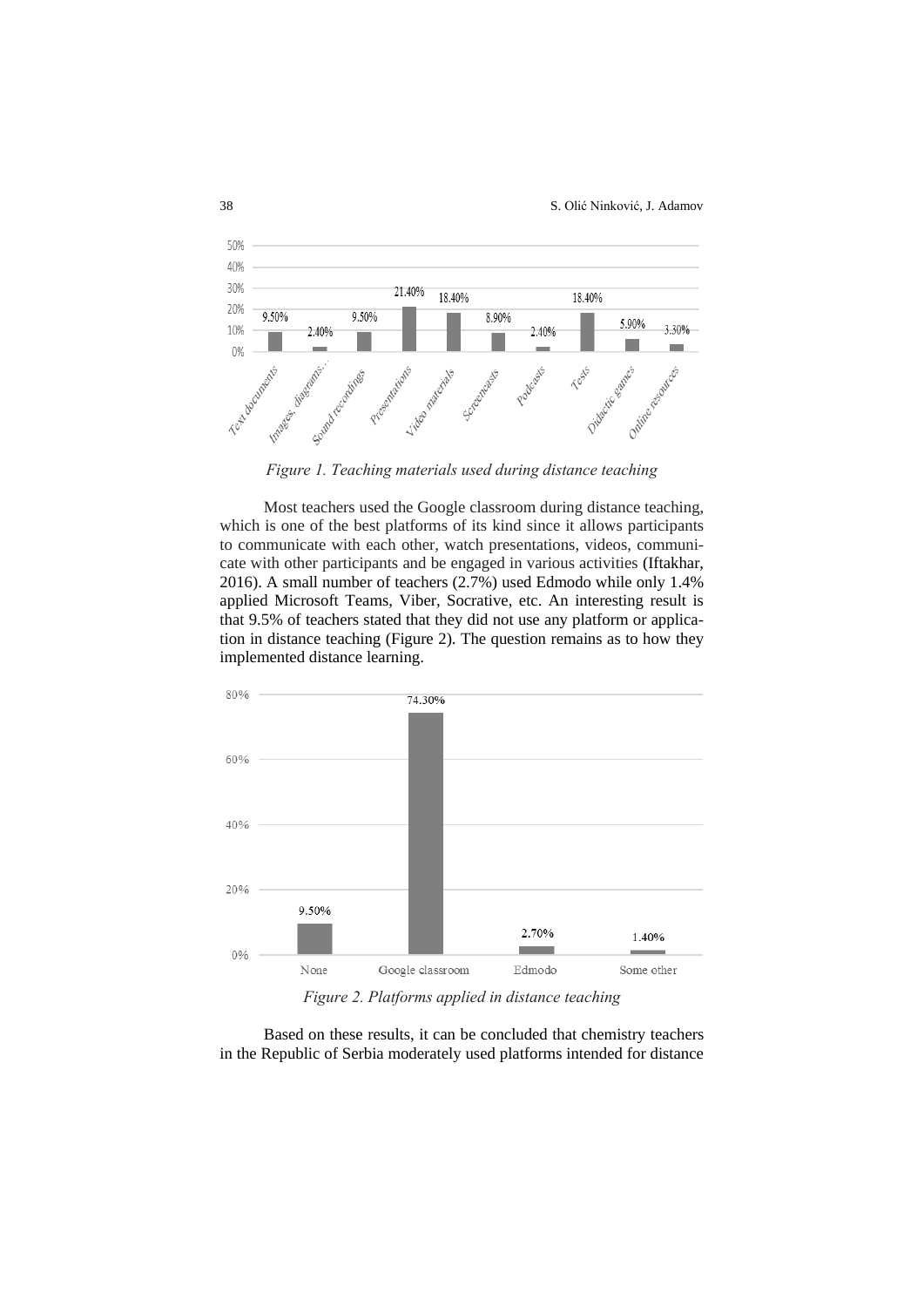learning in comparison to the chemistry teachers in other countries who realized most of their activities on learning platforms such as Moodle or on websites designed for video conferencing (Google Meet, Microsoft Teams, Zoom, Skype etc.) (Dominici, 2020).

#### *Examining the Way Teachers Prepared for Distance Learning*

The second research task was to examine the teachers' ways to prepare themselves for distance teaching. Within this task, teachers were asked about the time invested in preparation and activities they undertook. Most teachers (81.1%) needed more time to prepare and teach at distance than to prepare and teach regular classes. Only 1.4% of teachers estimated that they needed less time for distance teaching, while the rest of the teachers (17.5%) estimated that they needed equal time for preparation for both regular and online classes.

During the preparation for distance teaching, teachers faced numerous difficulties (Figure 3). The majority of teachers (42.2%) stated that they had difficulties in time-planning lessons because students were not included in the discussion. About 20% of the surveyed teachers stated that the problems in the preparation of materials and the time for their preparation are the result of their (in)experience in making materials for distance learning. In 14.4% of teachers, difficulties arose in determining the amount of material for presentation during distance learning. The remaining 21.1% of teachers gave some other reasons to argue their answers regarding the time required for preparation.



*Figure 3. Difficulties in developing teaching materials for distance learning*

These answers could be summarized as follows: teachers were preparing materials for distance learning for the first time so they needed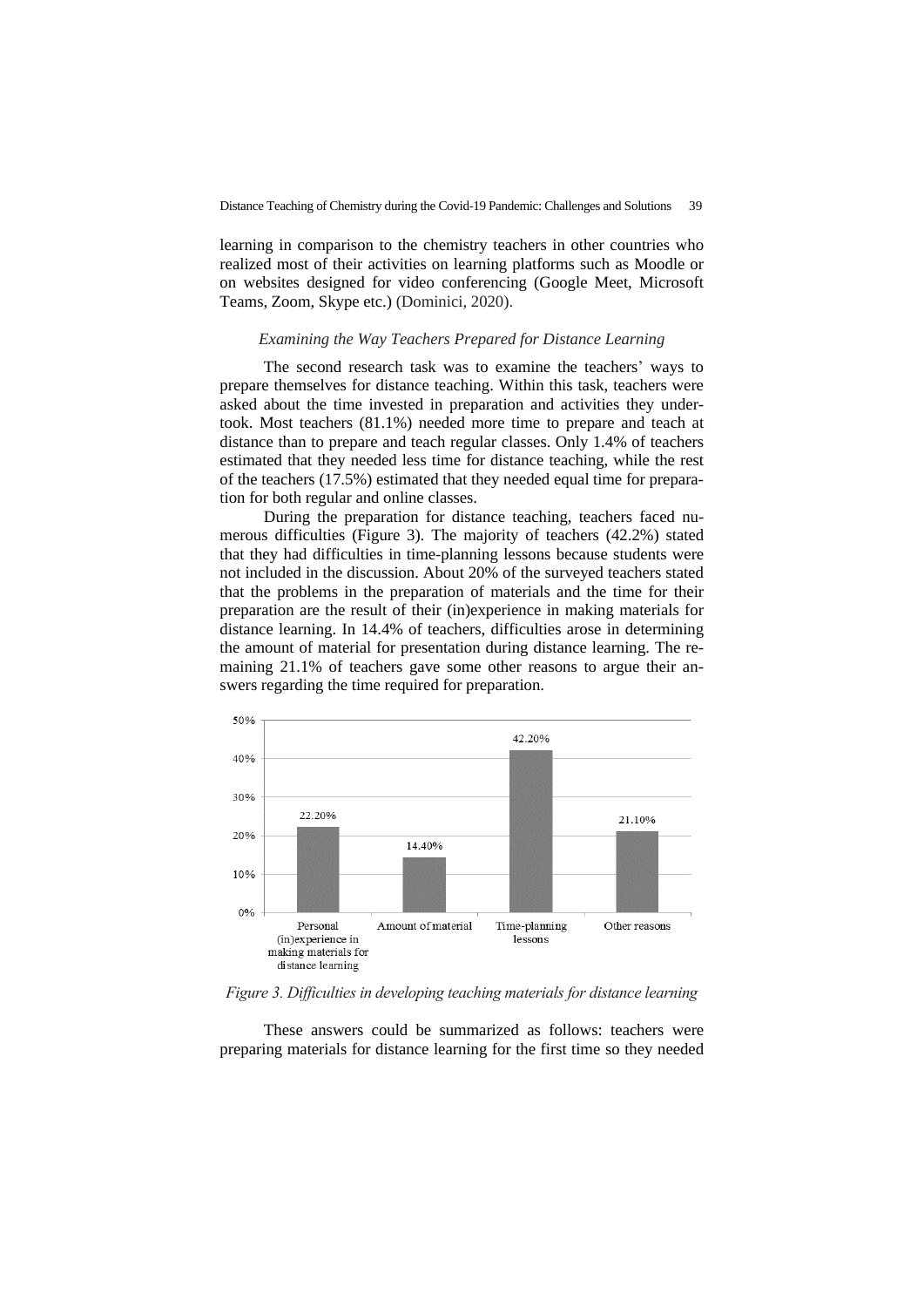a lot of time, materials had to be detailed, and a special problem was the development of materials for students attending classes according to individualized educational plans (IEP-1 and IEP -2).

## *Examining the way Teachers Communicated with Colleagues, Students and their Parents*

Cooperation between students during distance learning should not be overlooked. If the teacher only distributes certain materials, sends assignments to students and evaluates their answers in a longer period of time, and there is no possibility of interaction between students, online teaching loses quality, significance and purpose (Sorak, 2020). Therefore, one of the research tasks was to examine the ways in which teachers communicated with students, colleagues and their parents. The obtained answers are shown in Figure 4.



*Figure 4. Means of communication of chemistry teachers with students and their parents*

The obtained results show that more than half of the teachers communicated with students and their parents via Viber and social networks, followed by e-mail, video conferencing and telephone.

Young people spend a lot of time using social media as the primary means of communication and electronic socialization (Golder, Wilkinson, & Huberman, 2007), and during the pandemic there is an exponential growth of groups and exchange of experiences between them. Thanks to the Internet and social media, the unusual situation in which teachers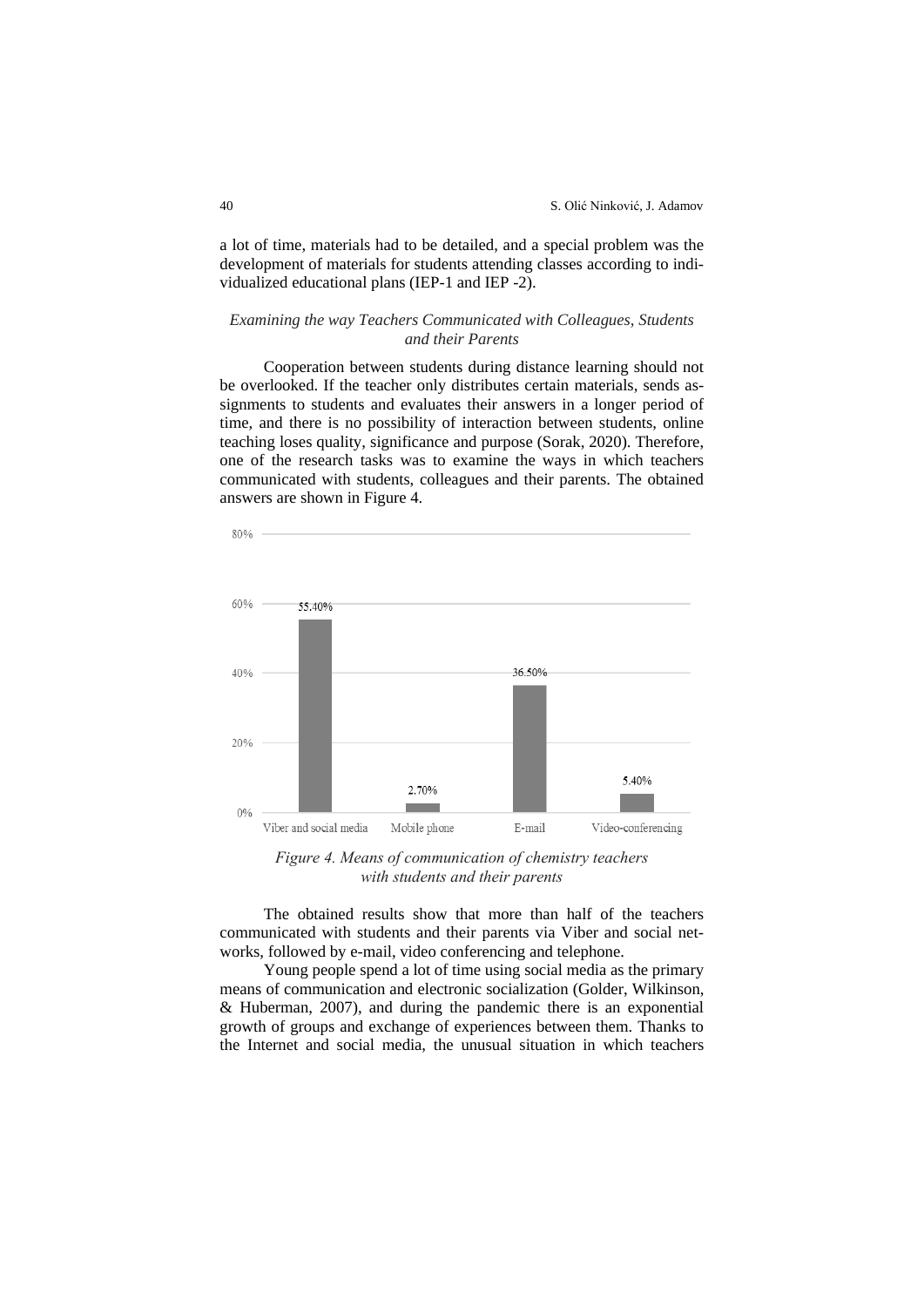found themselves contributed to the creation of a "virtual community of chemistry teachers" (Dominici, 2020). Therefore, the next question in the questionnaire referred to the membership of the respondents in one of the groups on social networks that bring together chemistry teachers. Although as many as 74.3% of teachers were members of at least one of these groups, only 33.8% of teachers stated that they exchanged experiences and teaching materials with other members. Regardless of whether they were members of groups on social networks or not, the opinion of the majority of teachers (68.9%) is that the exchange of experiences and opinions helped them resolve doubts and the exchange of teaching materials.

## *Examining Opinions of Teachers on Student Assessment during Distance Learning*

One of the important challenges of distance learning is how to implement the assessment process. Teachers make great efforts to find the most effective ways to assess knowledge of their students and suggest different steps to reduce the possibility of cheating during assessment (Lewis, 2020). The fourth research task was to examine opinions on how assessment was organized during distance learning. This task was realized through three questions. The first question referred to the activities that the teachers assigned, which they evaluated and graded. The largest number of teachers (32.6%) gave assignments to students in the form of homework in which students solved tasks (arithmetic, essay, etc.) and sent solutions to the teacher.Also, teachers used interactive tests (e.g. Google questionnaire and similar tests) when assessing students – these tests were used by 19.1% of respondents. A slightly smaller number of surveyed teachers (17.7%) applied the tests in written form (in Word format, etc.) which was filled in by students and sent to the teacher. Teachers used the group assignments and projects to a lesser extent (14% and 9.3%, respectively). Only 5.1% of the surveyed teachers applied oral examination through live meetings. A small number of teachers (2.3%) evaluated other forms of student activities, such as making PowerPoint presentations and other student presentations of learned content, performing experiments at home and didactic games.

Next, the opinion of the teachers on whether the assessment in the applied distance teaching was objective enough was examined (Figure 5). Only an extremely small number of surveyed teachers (2.7%) believe that assessment was objective, while the majority (79.7%) believe that it was not objective, because most students use the help of others (parents, friends, learning materials) in solving problems and tests. The remaining 17.6% were not sure to what extent the assessment was objective. The questions in the survey were designed in such a way that the teachers had the opportunity to append their answer, comment, write opinions and/or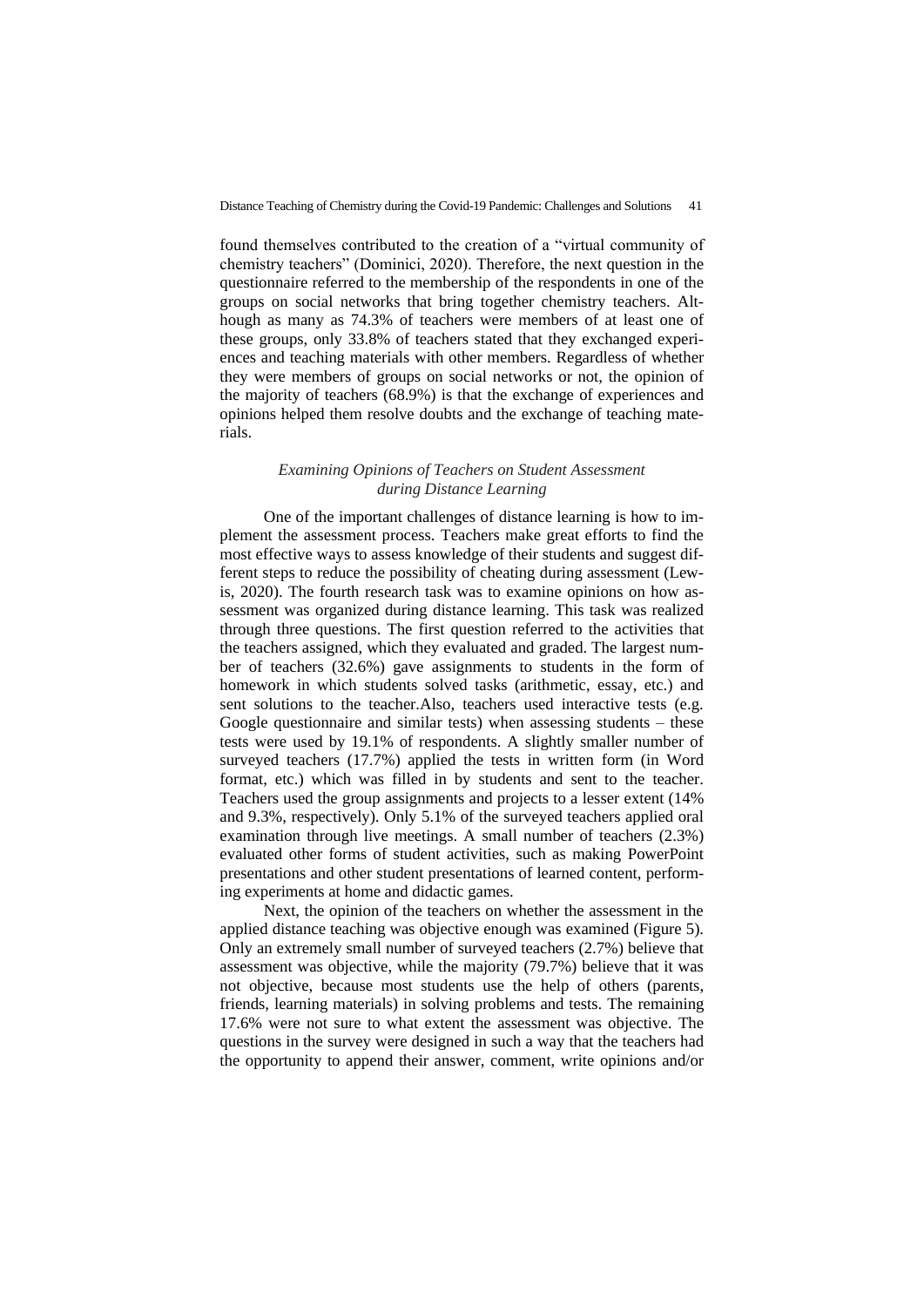

suggestions. When it came to objectivity and the application of different assessment tools, one teacher said, "*What d\*\*n test! It's pure copying, even teachers – my colleagues, call me to help their children.*"

*Figure 5 Teachers' opinion on the objectivity of online assessment*

In the third question of this segment, teachers suggested ways to overcome the problem of assessment during distance learning. The largest number of teachers (22.4%) stated that it might be the creation of personalized tasks, different for each student. Almost the same number of teachers (13.1 and 12.2%) believe that the use of software to generate different tests for each student from the question database and the use of timelimited tests would also contribute to more efficient and objective assessment of students during distance learning. One study confirmed that combining time-limited tests obtained from a question bank with the use of adequate distance assessment software reduces the possibility of student manipulation (Lewis, 2020).

The surveyed teachers mentioned writing essays or longer answers to questions (9.6%), assigning problem tasks (6.4%) and writing projects/essays (3.5%) as possible solutions. Only 1.6% of teachers believe that oral examination using video technology could overcome the problems related to assessment.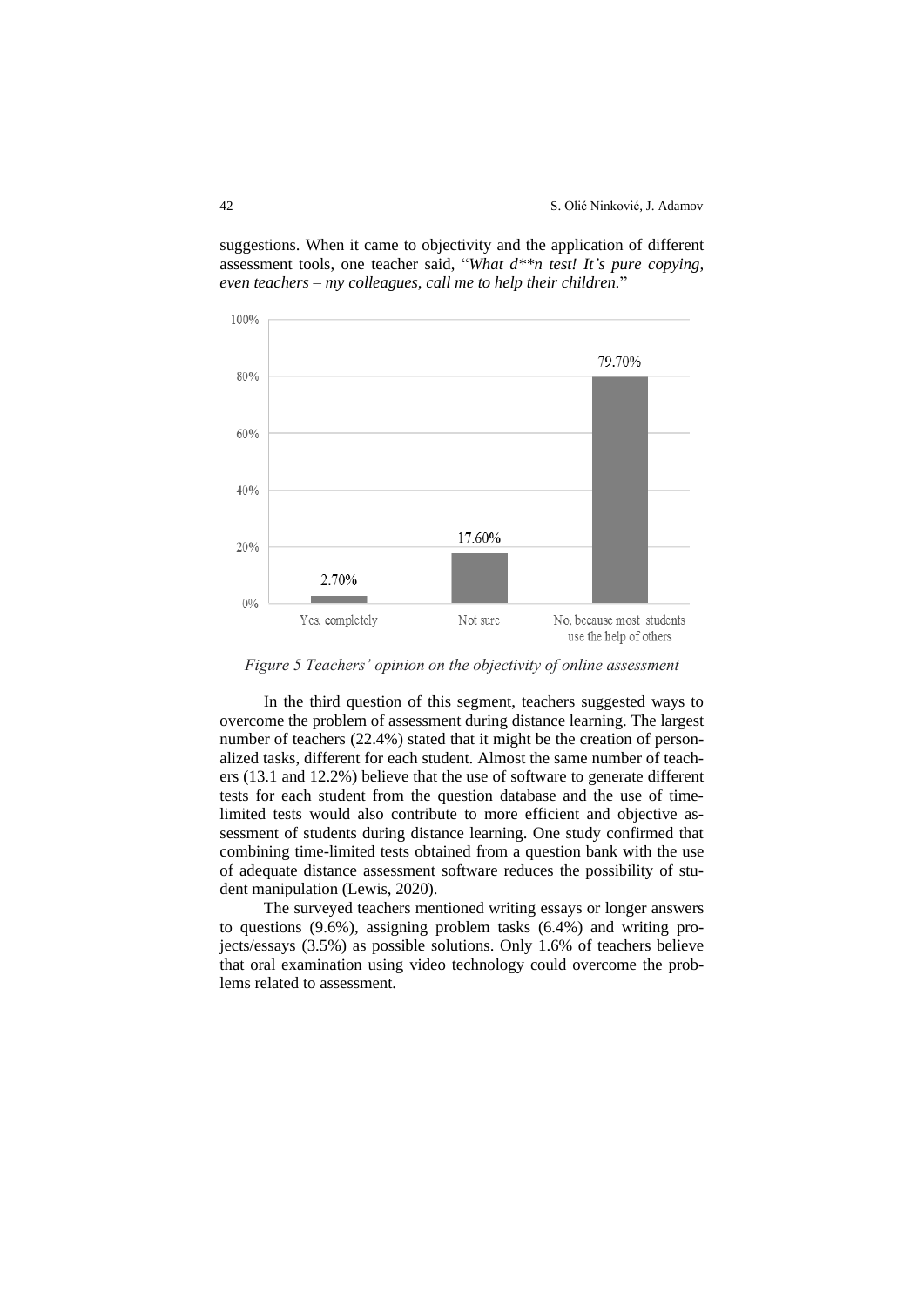## *Examining Teachers' Opinions on their Teaching Competencies and Need for Professional Development*

Teacher competencies are essential for the integration of ICT in teaching. Teachers make decisions on the forms of ICT they use and the manner of their implementation in the teaching practice. There is evidence that teachers use ICT more to prepare for class than they do in class (Suárez-Rodríguez et al., 2018). Digital competencies are necessary for the implementation of distance learning in all stages, from the preparation of instructional materials, teaching itself, communication with students and parents, to assessment.

Based on 3 questions, this research examined how teachers perceive their own competencies for distance teaching and whether they have the need for professional development in the field of making materials for distance learning and the teaching process. These results are very important because previous experiences and competencies of teachers, in addition to the availability of digital tools, are very important for the quality of distance learning (Dominici, 2020). Teachers were asked to assess their skills in making different forms of teaching materials (on a scale of 1-5). The results showed that they are best skilled in making textual materials in MS Word, and making presentations and tests, while the selfassessments of teachers' skills to create other forms of teaching materials were uniform and low (Figure 6).



*Figure 6. Self-assessment of the teachers' competencies and skills in making teaching materials*

There is a clear connection between the selection and application of teaching materials that teachers used during distance learning and selfassessment of their skills to produce these materials. Respondents mostly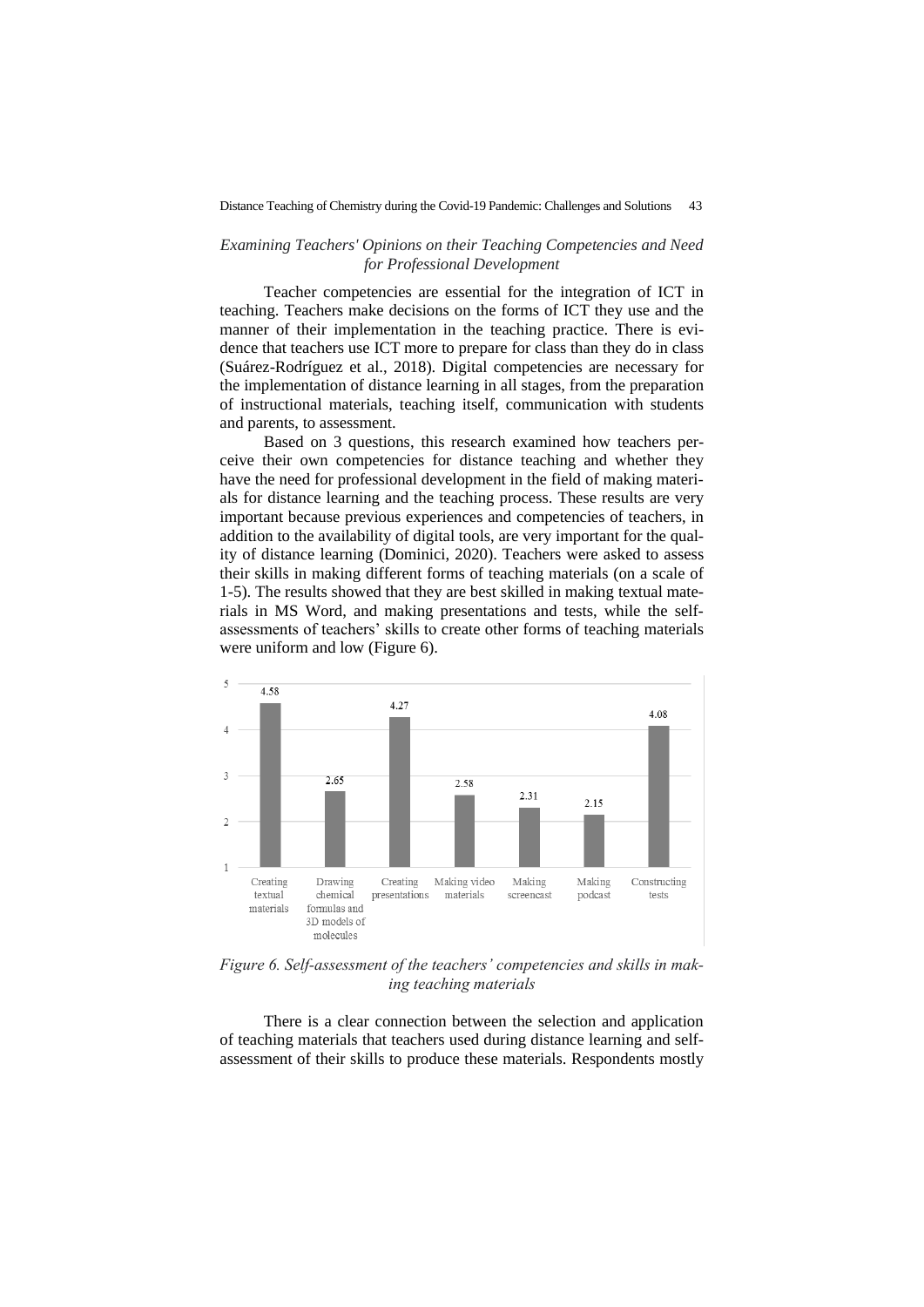chose to make those teaching materials for the production of which they have more knowledge and skills. The connection is obvious in all teaching materials except for the application of educational movies and the skills for their production. It was noted that many teachers stated they had used educational video-clips but that their skill to make and edit them was inadequate. This result is justified taking into account the fact that most textbooks are accompanied by a CD with recorded experiments.

The next question examined whether chemistry teachers had the habit of using the same platforms and applications they used during distance learning (e.g. Google Classroom, Edmodo, Microsoft Teams, Socrative) in the period before schools were closed. Most teachers (86.5%) had never used any of the platforms before, but had to learn them for teaching purposes.

The need of teachers for professional development in terms of methodological training for distance learning (how to plan content, how to write teaching scenarios for the classes, how to assess students, how to work with students who follow IEPs, etc.) and in terms of training for using programs for the creation of teaching materials and platforms for conducting such teaching (Figure 7) is such that more than half of the teachers believe that they need additional training in all examined segments.



*Figure 7. The need for professional development of teachers in different segments of distance learning process*

### *Examining Opinions on the Satisfaction of Teachers and Students with the Realized Distance Teaching*

At the end of the questionnaire, teachers were asked for their general attitude to distance learning. Obtained results (Figure 8) show that teachers are ambiguous on this matter. 29.7% of teachers have a generally positive attitude, while a slightly higher number of teachers (37.8%) has a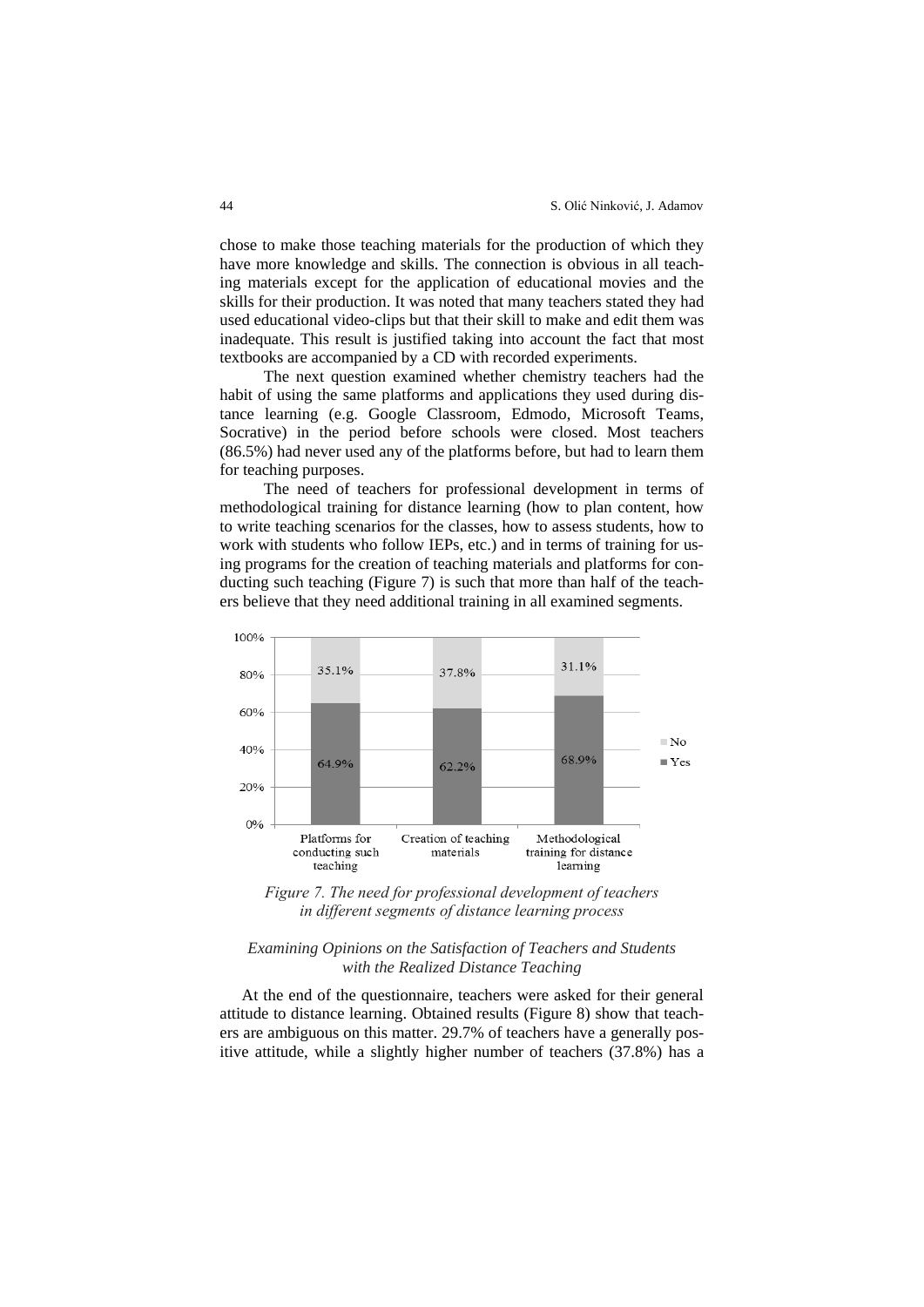generally negative attitude. One third of teachers (32.4%) have not formed an attitude towards distance learning. Less than a third of teachers (27%) are of the opinion that students like this type of teaching, while 24.3% of them think that they do not like it. 36.5% of teachers think that students have neither positive nor negative opinions. As many as 12.2% of teachers stated that they did not know what their students think because they have not even asked them about their experiences and opinions.



*Figure 8. Attitudes of teachers and their students about distance learning*

When asked about what the most difficult part for them was during distance learning, teachers answered that they had issues with not having contact with students (35.3%), with explaining abstract content without live contact with them (32.6%) and with having no feedback on the efficiency of their own work (24.5%).

### *CONCLUSION*

The aim of this paper was to examine the opinions of chemistry teachers about distance learning realized during the Covid-19 pandemic. In this way, information is provided on how chemistry teachers have implemented distance learning and knowledge assessment, what has been done successfully and what could be improved.

A third of teachers reported that during the school closure in the period from March 17 to June 15, 2020, their students followed the teaching content that was broadcasted on the channels of the Public Broadcasting Service of Serbia. In addition, the majority of teachers implemented online teaching using the Google classroom platform. Digital learning materials that teachers created were most often presentations, videos, and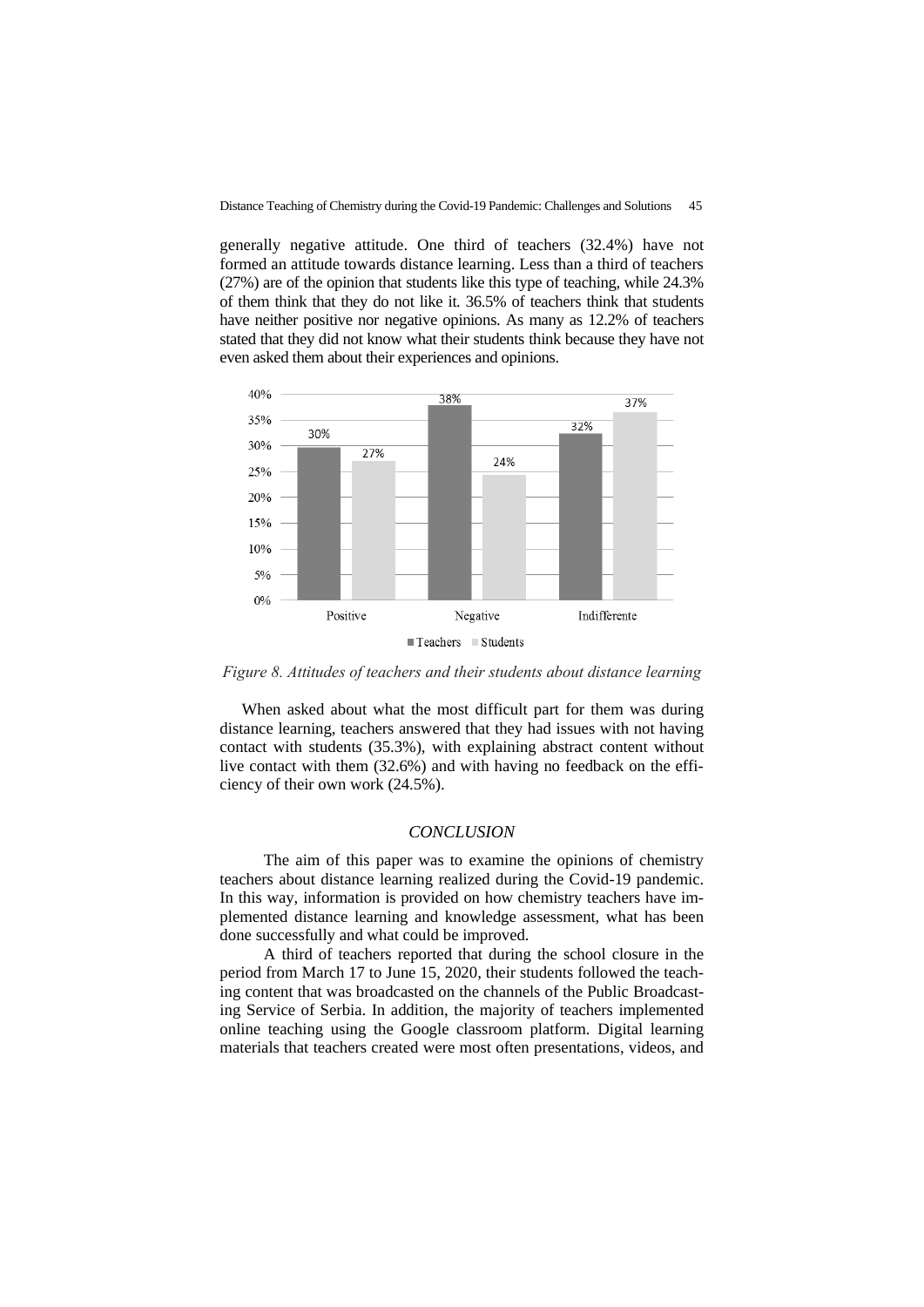online tests. Communication with students and parents was primarily via Viber and social networks.

Distance teaching of chemistry raised several questions. Most teachers had issues with the time available for the preparation and realization of distance learning compared to preparing and conducting regular classes. The difficulties that arose during the planning of the class were the consequence of their inexperience in making materials for distance teaching and the lack of interaction with students. As a big problem in distance teaching, chemistry teachers singled out the assessment process. Although they had different approaches to assessment and applied a wide range of activities, such as homework, student presentations, tests, questionnaires, etc., they agreed that assessment was not objective enough. They listed some of the suggestions so that the evaluation process could be improved, e.g. creating a question bank, limiting test time, or differentiating tasks for each student.

Chemistry teachers have clearly indicated the need for professional development in the field of digital teaching materials for distance learning, working with software and platforms for teaching, but also in the field of methodological training and preparation for such teaching. General attitude and satisfaction of chemistry teachers about the realized teaching was divided - an equal number of teachers were either very satisfied or dissatisfied. Their perception of student satisfaction is similar.

The significance of this research is manifold. The results of retrospective studies such as this can create hypotheses about the most efficient platforms and forms of assessment in chemistry and can be used to initiate innovations in teaching. Such results are crucial for educators to implement in their teaching process. The results provide relevant information to the Ministry of Education, Science and Technological Development and the Institute for Improvement of Education, for the evaluation of the teaching process, and based on the presented results that can strengthen support to schools and teachers in various segments (training, technical support, equipment purchase, etc.). Also, the results of this investigations are very important for further research in the field of chemical education because they provide a basis for further research not only in this field, but for education in general.

Finally, the results should be seen in the context of certain limitations of the presented research. The research was conducted on a convenient sample of chemistry teachers with whom a successful cooperation was achieved previously. In addition, self-assessment scales were used that may be influenced by current mood or wish of teachers to give a desirable response and thus convey a good impression of their abilities and competencies. These problems potentially limit the possibilities to generalize results. In future research, it would be desirable to observe the teaching process of chemistry during distance learning from the perception of students.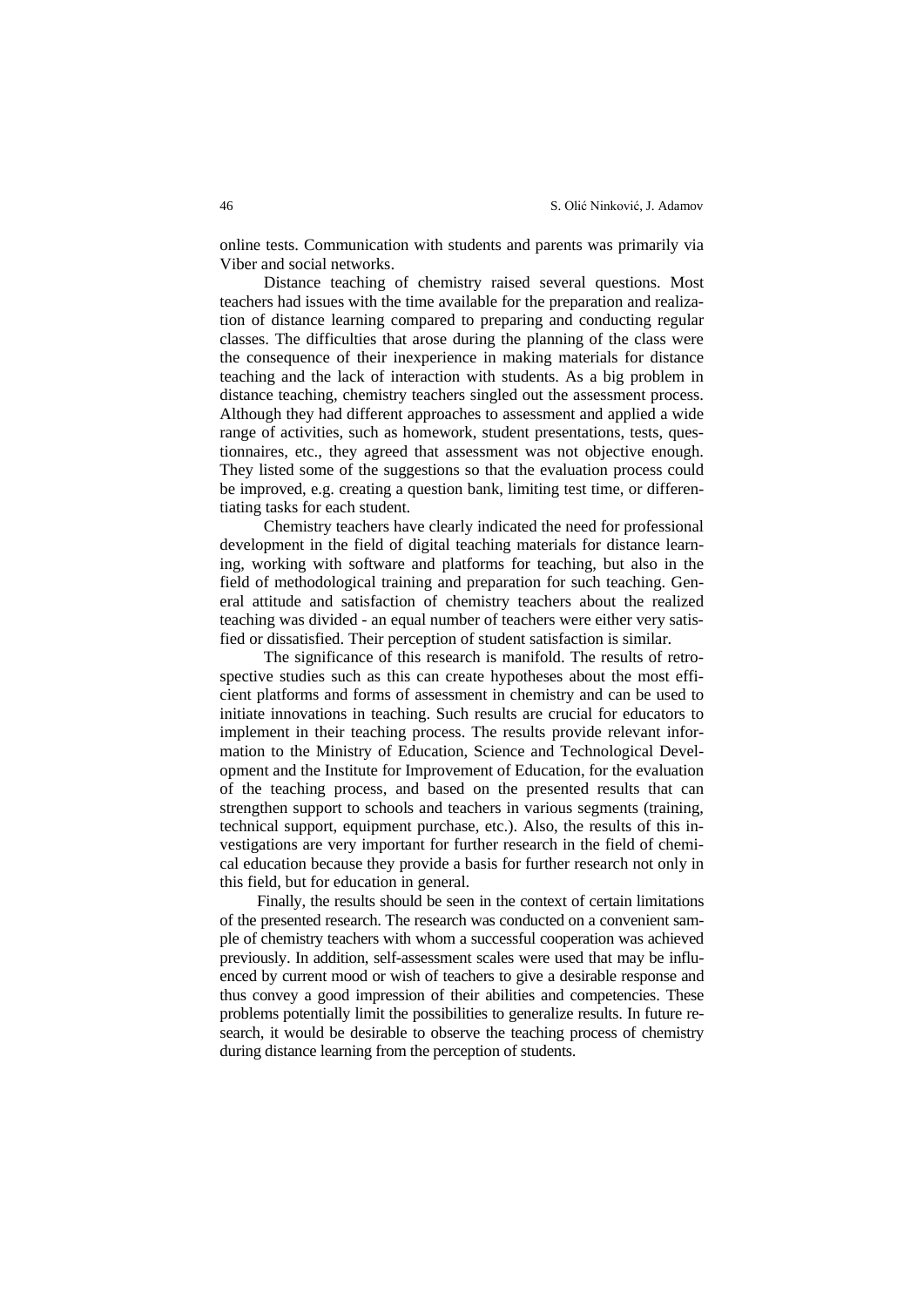#### *REFERENCES*

- Andrews, J. L., de Los Rios, J. P., Rayaluru, M., Lee, S., Mai, L., Schusser, A., & Mak, C. H. (2020). Experimenting with At-Home General Chemistry Laboratories During the COVID-19 Pandemic. *Journal of Chemical Education*, *97*(7), 1887-1894. [doi:10.1021/acs.jchemed.0c00483](https://doi.org/10.1021/acs.jchemed.0c00483)
- Basilaia, G., & Kvavadze, D. (2020). Transition to online education in schools during a SARS-CoV-2 coronavirus (COVID-19) pandemic in Georgia. *Pedagogical Research*, *5*(4), 1-9. [doi:10.29333/pr/7937](https://doi.org/10.29333/pr/7937)
- Boschmann, E. (2003). Teaching chemistry via distance education. *Journal of Chemical Education*, *80*(6), 704-708. [doi:10.1021/ed080p704](https://doi.org/10.1021/ed080p704)
- Chick, R. C., Clifton, G. T., Peace, K. M., Propper, B. W., Hale, D. F., Alseidi, A. A., & Vreeland, T. J. (2020). Using technology to maintain the education of residents during the COVID-19 pandemic. *Journal of Surgical Education*, *77*(4), 729-732. do[i:10.1016/j.jsurg.2020.03.018](https://dx.doi.org/10.1016%2Fj.jsurg.2020.03.018)
- Crawford, J., Butler-Henderson, K., Rudolph, J., Malkawi, B., Glowatz, M., Burton, R., Magni, P., & Lam, S. (2020). COVID-19: 20 countries' higher education intra-period digital pedagogy responses. *Journal of Applied Learning & Teaching*, *3*(1), 1-20. do[i:10.37074/jalt.2020.3.1.7](http://dx.doi.org/10.37074/jalt.2020.3.1.7)
- Dalgarno, B., Bishop, A. G., Adlong, W., & Bedgood Jr, D. R. (2009). Effectiveness of a virtual laboratory as a preparatory resource for distance education chemistry students. *Computers & Education*, *53*(3), 853-865. doi:10.1016/j. compedu.2009.05.005
- DeKorver, B., Chaney, A., & Herrington, D. (2020). Strategies for Teaching Chemistry Online: A Content Analysis of a Chemistry Instruction Online Learning Community during the Time of COVID-19. *Journal of Chemical Education*, *97*(9), 2825-2833. [doi:10.1021/acs.jchemed.0c00783](https://doi.org/10.1021/acs.jchemed.0c00783)
- Domenici, V. (2020). Distance Education in Chemistry during the Epidemic Covid-19. *Substantia*, 961-961. doi: 10.13128/Substantia-961
- Golder, S. A., Wilkinson, D., & Huberman, B. A. (2007). Rhythms of social interaction: Messaging within a massive online network. In C. Steinfeld, B. T. Pentland, M.Ackerman, & N. Contractor (Eds.), *Communities and technologies 2007:Proceedings of the third communities and technologies conference* (pp. 41–66).London: Springer-Verlag Limited.
- Holden, B. E., & Kurtz, M. J. (2001). Analysis of a distance-education program in organic chemistry. *Journal of Chemical Education*, *78*(8), 1122-1125. doi[:10.](https://doi.org/10.1021/ed078p1122) [1021/ed078p1122](https://doi.org/10.1021/ed078p1122)
- Holme, T. A. (2020). Journal of Chemical Education Call for Papers: Special Issue on Insights Gained While Teaching Chemistry in the Time of COVID-19. *Journal of Chemical Education, 97*(5), 1226-1227. [doi:10.1021/acs.](https://doi.org/10.1021/acs.jchemed.0c00378) [jchemed.0c00378](https://doi.org/10.1021/acs.jchemed.0c00378)
- Iftakhar, S. (2016). Google classroom: what works and how. *Journal of Education and Social Sciences*, *3*(1), 12-18.
- Lewis, S. E. (2020). Chemistry assessments through the sudden implementation of online instruction. *Journal of Chemical Education*, *97*(9), 3418-3422. [doi:10.1021/acs.jchemed.0c00697](https://doi.org/10.1021/acs.jchemed.0c00697)
- Moore, J. L., Dickson-Deane, C., & Galyen, K. (2011). e-Learning, online learning, and distance learning environments: Are they the same?. *The Internet- and Higher Education*, *14*(2), 129-135. doi:10.1016/j.iheduc.2010.10.001
- Pearson, R. J. (2020). Online Chemistry Crossword Puzzles prior to and during COVID-19: Light-Hearted Revision Aids That Work. *Journal of Chemical Education*. [doi:10.1021/acs.jchemed.0c00645](https://doi.org/10.1021/acs.jchemed.0c00645)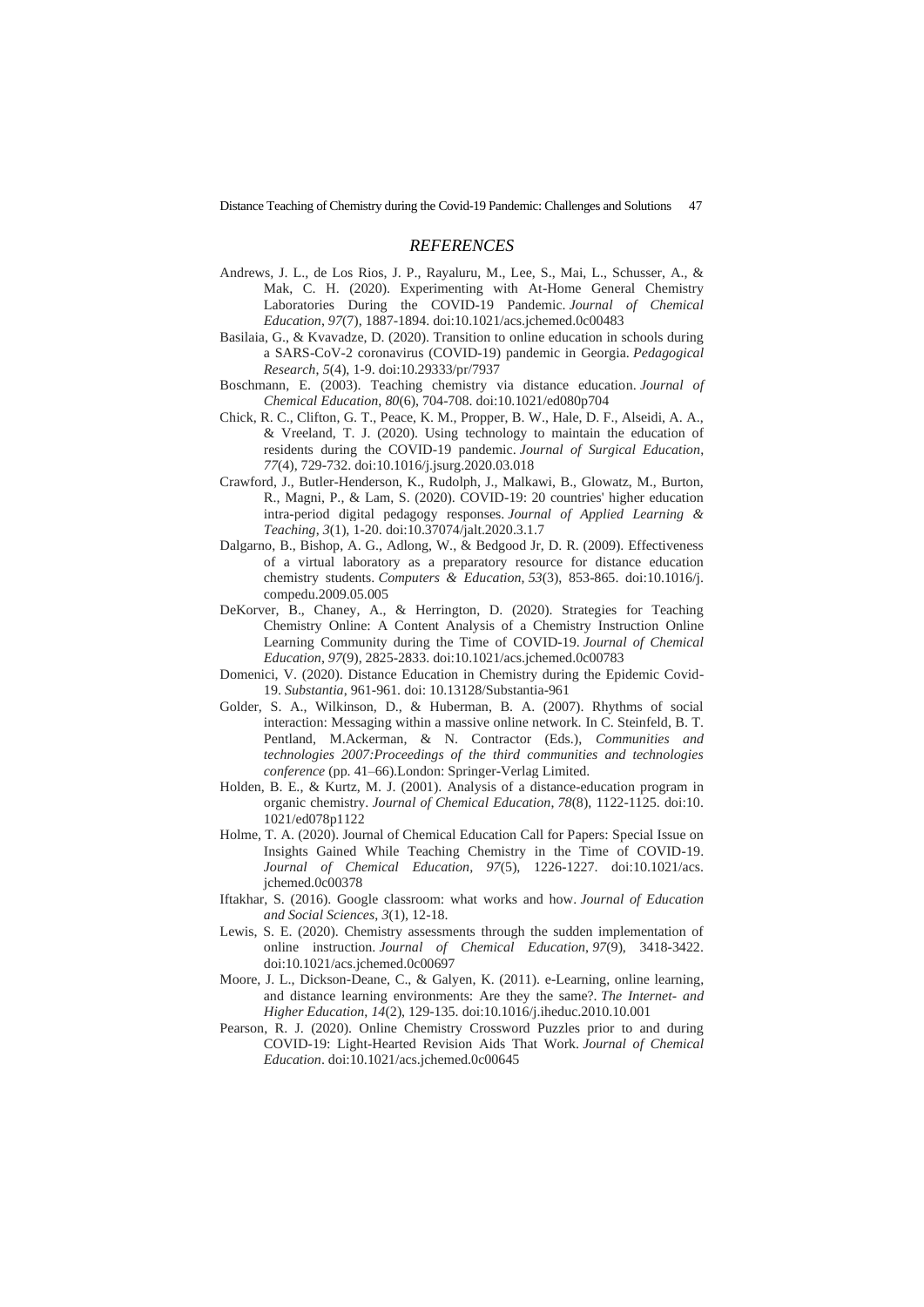- Selco, J. I. (2020). Using Hands-On Chemistry Experiments While Teaching Online. *Journal of Chemical Education*, *97*(9), 2617-2623. [doi:10.1021/acs.](https://doi.org/10.1021/acs.jchemed.0c00424) [jchemed.0c00424](https://doi.org/10.1021/acs.jchemed.0c00424)
- Suárez-Rodríguez, J., Almerich, G., Orellana, N., & Díaz-García, I. (2018). A basic model of integration of ICT by teachers: competence and use. *Educational Technology Research and Development*, *66*(5), 1165-1187.
- Sunasee, R. (2020). Challenges of Teaching Organic Chemistry during COVID-19 Pandemic at a Primarily Undergraduate Institution. *Journal of Chemical Education*, *97*(9), 3176-3181. doi[:10.1021/acs.jchemed.0c00542](https://doi.org/10.1021/acs.jchemed.0c00542)
- Tatli, Z., & Ayas, A. (2013). Effect of a virtual chemistry laboratory on students' achievement. *Journal of Educational Technology & Society*, *16*(1), 159-170.
- Tüysüz, C. (2010). The Effect of the Virtual Laboratory on Students' Achievement and Attitude in Chemistry. *International Online Journal of Educational Sciences*, *2*(1), 37-53.
- Villanueva, M. E., Camilli, E., Chirillano, A. C., Cufré, J. A., de Landeta, M. C., Rigacci, L. N., ... & Pighin, A. F. (2020). Teaching Instrumental Analytical Chemistry during COVID-19 Times in a Developing Country: Asynchronous versus Synchronous Communication. *Journal of Chemical Education*, *97*(9), 2719-2722. [doi:10.1021/acs.jchemed.0c00664](https://doi.org/10.1021/acs.jchemed.0c00664)
- Ministarstvo prosvete, nauke i tehnološkog razvoja Republike Srbije.*Stručno uputstvo za organizaciju i realizaciju obrazovno-vaspitnog rada u osnovnoj školi u školskoj 2020/2021. godini,* 2020. (Ministry of Education, Science and Technological Development of Republic of Serbia. *Professional instructions for the organization and implementation of educational work in primary school in the school 2020/2021. years, 2020*).

## **НАСТАВА ХЕМИЈЕ НА ДАЉИНУ ТОКОМ ПАНДЕМИЈЕ KОВИД-19 – ИЗАЗОВИ И РЕШЕЊА**

#### **Станислава Олић Нинковић, Јасна Адамов**

Универзитет у Новом Саду, Природно-математички факултет, Нови Сад, Србија

#### **Резиме**

У Републици Србији је, као и у већини земаља широм света, настава током ванредног стања изазваног пандемијом ковид-19 реализована емитовањем наставних садржаја на каналима Јавног сервиса Србије. На овај начин је обезбеђен континуитет у образовању ученика. Предавања су снимана и емитовани су часови наставе за ученике основних и средњих школа. Настава на даљину је замишљена као комбиновање ТВ наставе, интеракције наставника и ученика кроз различите платформе и апликације и самостално учење ученика.

Реализација наставе хемије током пандемије ковид-19 представља јединствен изазов наставницима због природе самог предмета. Овај рад је осмишљен тако да прикаже како су наставници хемије реализовали наставу на даљину у периоду од 17. марта до 15. јуна 2020. године, са којим проблемима и изазовима су се срели, шта је успешно урађено и шта би се могло побољшати. У истраживању је учествовало 75 наставника хемије основних и средњих школа. Резултати су показали да је трећина наставника и ученика пратило наставне садржаје из хемије који су емитовани на каналима Јавног медијског сервиса Србије. Највише